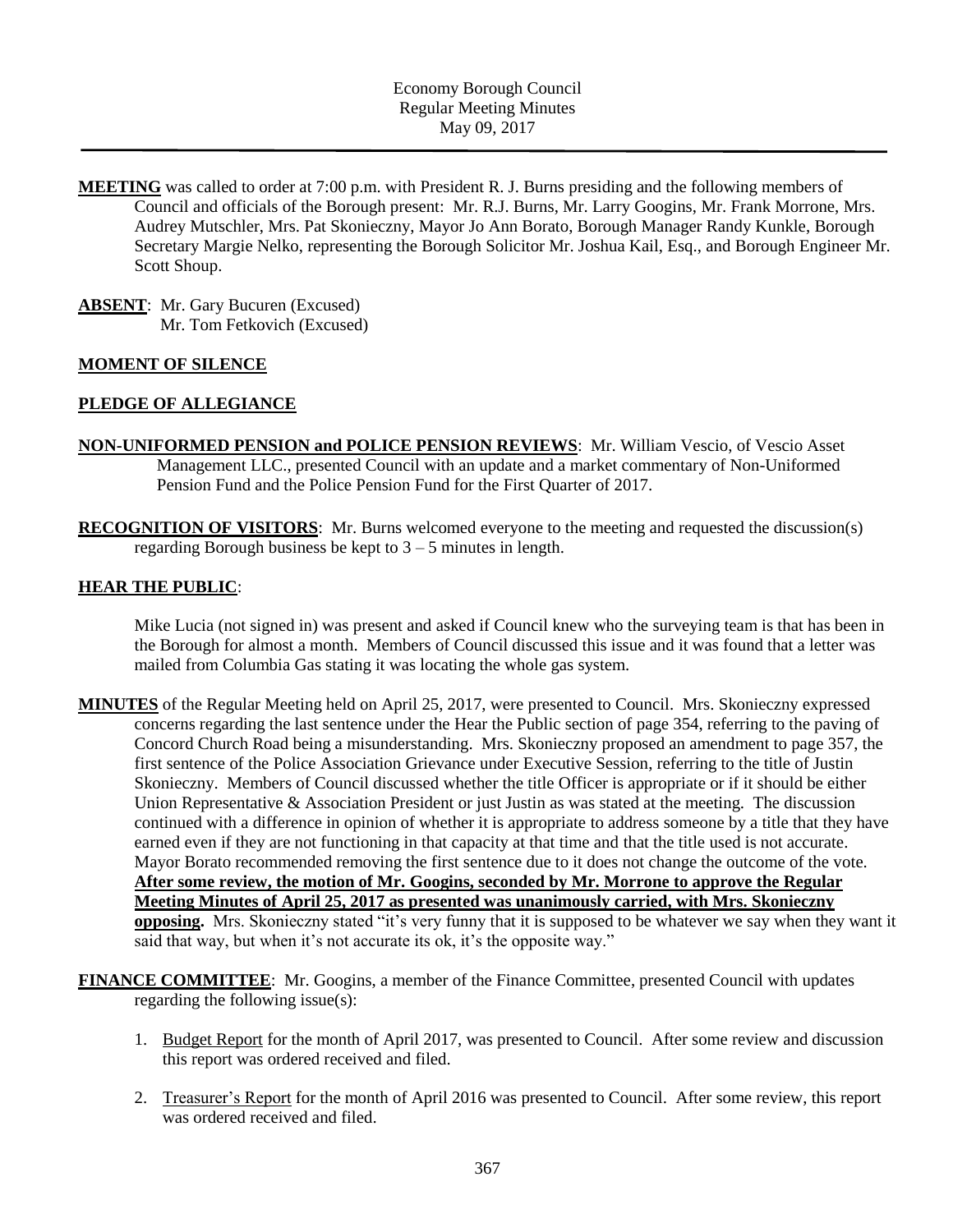3. Bills Payable for the period of April 12, 2017 through May 09, 2017, in the amount of \$197,970.18 from the General Fund and a voucher in the amount of \$1,176.93 from the Highway Aid (Liquid Fuels) Fund were presented to Council for review. Mr. Burns asked what check number 25703 payable to DW Steel was for and the Borough Secretary stated it was for the installation of the police department door. Mrs. Skonieczny expressed concerns regarding the Borough Solicitor services for the Knox Box ordinance, which led to discussion regarding this subject being brought up in a past meeting and then recently being re-addressed with Council. Mrs. Skonieczny, as a Council Member, raised issues with the Borough Solicitor billing for litigation services that PIRMA is involved with. The Borough Solicitor explained that it is common practice and the function of a Borough Solicitor to review outside litigation on behalf of Council. The Borough Solicitor recommended discussing this issue further in executive session due to it involves litigation strategy and if Council (as a whole) should decide to change the practice revolving around this issue so be it. Mayor Borato requested this matter be discussed in executive due to "it is really out of line, where a plaintiff is directing the defendant on how to handle their case." Mrs. Skonieczny stated that it is a conflict due to being charged twice for legal services and that she will not approve, as a Council Member, the list of checks that include those particular things in the Solicitor report. **After some review, the motion of Mr. Googins, seconded by Mr. Morrone to approve the List of Bills Payable was unanimously carried, with the exception of Mrs. Skonieczny regarding the itemized things in the Solicitor report, which are the research/review of the Knox Box Ordinance and the review of pleadings from current lawsuit; second amended complaint and responses.**

#### General Fund

| 04/19/2017 | 25679 | Voided                                   | Voided                                      | 0.00      |
|------------|-------|------------------------------------------|---------------------------------------------|-----------|
| 04/19/2017 | 25680 | <b>Reserve Account-Pitney Bowes</b>      | Replenish Postage Meter                     | 500.00    |
| 04/19/2017 | 25681 | Voided                                   | Voided                                      | 0.00      |
| 04/28/2017 | 25682 | <b>Economy Volunteer Fire Department</b> | 2017 1st Qtr. EVFD Fire Allocation          | 58,250.00 |
| 05/01/2017 | 25683 | Thermo-Twin Industries, Inc.             | 2017 Window Replacements (Borough Building) | 1,771.00  |
| 05/09/2017 | 25684 | <b>ADT Security Services</b>             | Monthly Security Service                    | 89.16     |
| 05/09/2017 | 25685 | Aflac                                    | Employee ACC Insurance                      | 175.11    |
| 05/09/2017 | 25686 | Allegheny Cty Medical Examiner Office    | Crime Lab User Fees                         | 60.00     |
| 05/09/2017 | 25687 | Amcom Office Systems, Inc.               | Monthly Copier Maintenance/Overage          | 208.13    |
| 05/09/2017 | 25688 | Approved Toilet Rentals, Inc.            | (3) Standard Units w/Hand Sanitizer-Parks   | 330.00    |
| 05/09/2017 | 25689 | <b>Bauman Office Plus</b>                | Misc. Officer Supplies (Admin/Pol)          | 467.24    |
| 05/09/2017 | 25690 | <b>Beaver County Central Printing</b>    | 2017 Real Estate Printing Services          | 25.00     |
| 05/09/2017 | 25691 | Beaver County Times-4-7248694779         | <b>Classified Help Wanted</b>               | 556.04    |
| 05/09/2017 | 25692 | Beaver Cty Times-Newspapers Inc.         | Legal Ad-2016 Borough Audit                 | 588.70    |
| 05/09/2017 | 25693 | Brown, Mark A. & Natalie M.              | 2017 Real Estate Tax Refund                 | 56.23     |
| 05/09/2017 | 25694 | Building Insp. Underwriters of PA        | <b>Building Permit Inspections</b>          | 1,612.80  |
| 05/09/2017 | 25695 | Butler Gas Products Co, Inc.             | Monthly Cylinder Rental                     | 21.50     |
| 05/09/2017 | 25696 | Cintas                                   | Misc. Medical Supplies                      | 93.43     |
| 05/09/2017 | 25697 | Clean Care, Inc.                         | <b>Floor Mat Service</b>                    | 95.57     |
| 05/09/2017 | 25698 | Columbia Gas                             | Monthly Gas Service                         | 349.48    |
| 05/09/2017 | 25699 | <b>Comcast 0029740</b>                   | Monthly Internet/Phone Service              | 467.41    |
| 05/09/2017 | 25700 | Coverall North America, Inc.             | <b>Monthly Cleaning Services</b>            | 739.00    |
| 05/09/2017 | 25701 | Detroit Salt Company                     | Salt                                        | 17,164.90 |
| 05/09/2017 | 25702 | Duquesne Light Company                   | Monthly Electric Service                    | 1,104.32  |
| 05/09/2017 | 25703 | DW Steel                                 | Removal/Installation-Man Door               | 600.00    |
| 05/09/2017 | 25704 | Economy Electric Supply Co.              | Misc. Bulbs-Veterans Memorial               | 159.00    |
|            |       |                                          |                                             |           |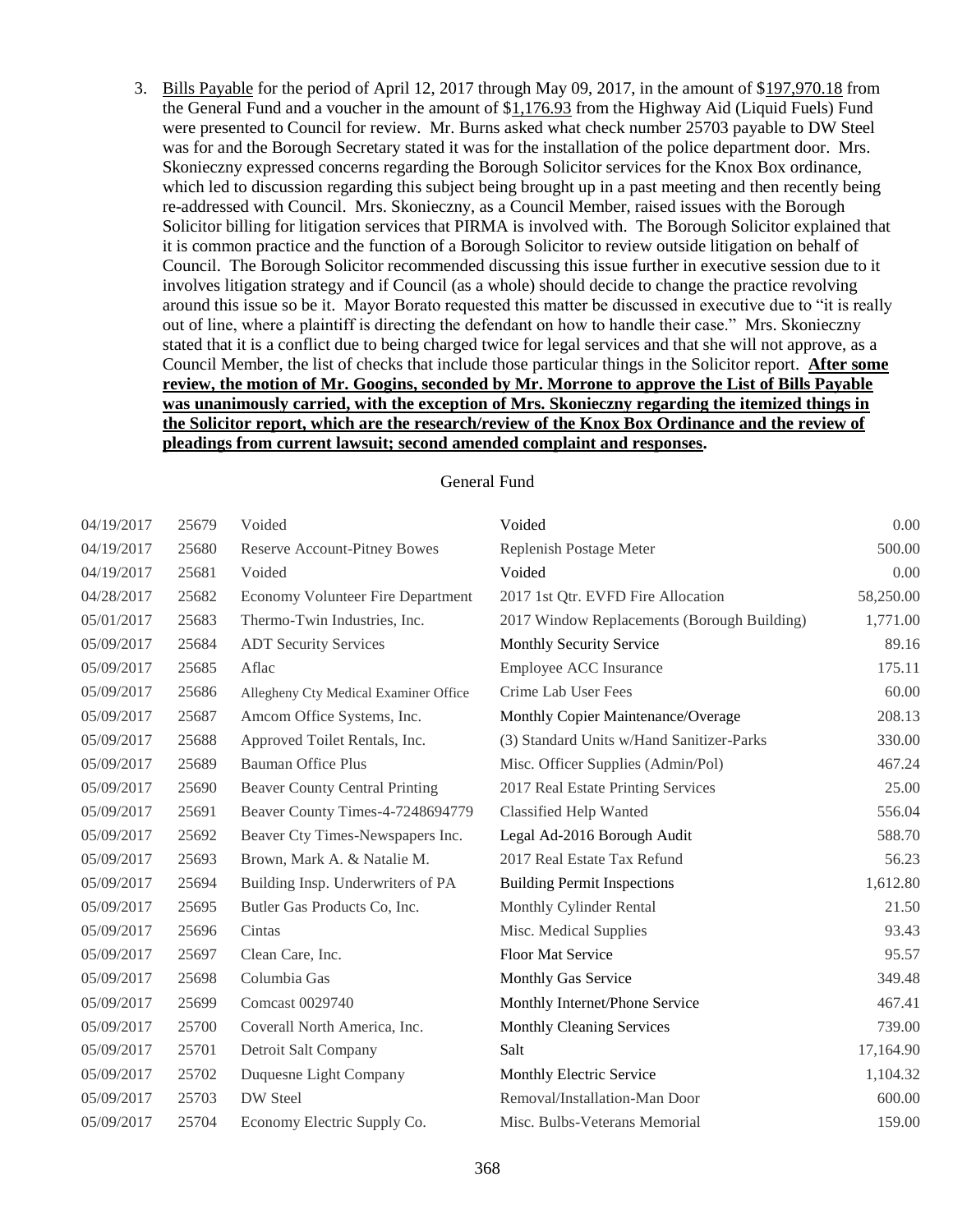| 05/09/2017 | 25705 | Economy Plumbing & Heating Co.        | <b>Equipment Repair Parts</b>              | 1.53      |
|------------|-------|---------------------------------------|--------------------------------------------|-----------|
| 05/09/2017 | 25706 | Economy Welding & Ind. Supply         | Oxygen & Acetylene Cylinder Exchange       | 82.09     |
| 05/09/2017 | 25707 | FNB Commercial Credit Card            | Misc. Purchases                            | 264.11    |
| 05/09/2017 | 25708 | Galls LLC                             | <b>Uniform Expenses</b>                    | 94.99     |
| 05/09/2017 | 25709 | Herzog Truck Service, Inc.            | Vehicle Inspection Service                 | 120.00    |
| 05/09/2017 | 25710 | Home Depot Credit Services            | Misc. Operating Supplies                   | 148.85    |
| 05/09/2017 | 25711 | Hovis Auto Supply                     | Vehicle Repair Parts                       | 70.60     |
| 05/09/2017 | 25712 | Incom Supply of Pittsburgh            | Misc. Operating Supplies                   | 380.07    |
| 05/09/2017 | 25713 | Iron City Workplace Services          | Uniform/Rug Services                       | 528.83    |
| 05/09/2017 | 25714 | JC Ehrlich Co., Inc.                  | <b>Pest Control Services</b>               | 130.98    |
| 05/09/2017 | 25715 | Joseph A. Askar Law Offices           | 2017 Solicitor Services & Retainer         | 3,491.25  |
| 05/09/2017 | 25716 | LCA-Lease Corporation of America      | <b>Telephone Leasing</b>                   | 209.81    |
| 05/09/2017 | 25717 | M & M Uniforms, Inc.                  | <b>Uniform Expenses</b>                    | 1,223.05  |
| 05/09/2017 | 25718 | <b>MDIA</b>                           | <b>Building Permit Inspections</b>         | 1,072.16  |
| 05/09/2017 | 25719 | MGSoft-Net, Inc.                      | Troubleshoot/Reset Computer System         | 40.00     |
| 05/09/2017 | 25720 | Michael Baker International, Inc.     | <b>Planning Commission Consultant Fees</b> | 1,662.50  |
| 05/09/2017 | 25721 | Napa-Station Auto Parts               | Misc. Operating Supplies                   | 39.96     |
| 05/09/2017 | 25722 | Nationwide Employee Benefits          | Group Life Insurance Coverage              | 376.66    |
| 05/09/2017 | 25723 | Occidental Life Insurance Co of NC    | Employee Paid Life Insurance               | 79.14     |
| 05/09/2017 | 25724 | PA State Association of Boroughs      | 2017 Management Caucus Memberships         | 50.00     |
| 05/09/2017 | 25725 | <b>PGH Networks</b>                   | Telephone Maintenance                      | 99.00     |
| 05/09/2017 | 25726 | Reed Oil Company                      | Diesel Fuel                                | 1,550.73  |
| 05/09/2017 | 25727 | Reliance Standard Life Insurance      | Group Life Insurance Coverage              | 448.80    |
| 05/09/2017 | 25728 | Shoup Engineering Inc.                | <b>Engineering Services</b>                | 426.50    |
| 05/09/2017 | 25729 | <b>Sprint Communications</b>          | Mthly Cellphone Service                    | 422.35    |
| 05/09/2017 | 25730 | <b>Staley Communication-Bear Com-</b> | 2017 Radio Service Contract                | 400.00    |
| 05/09/2017 | 25731 | Stanley's Economy Auto Supply Inc.    | Vehicle Repair Service                     | 727.64    |
| 05/09/2017 | 25732 | <b>Staples Advantage</b>              | Misc. Office Supplies                      | 82.93     |
| 05/09/2017 | 25733 | SWIF-State Worker's Insurance Fund    | Wrkrs Comp Ins Payment                     | 1,516.00  |
| 05/09/2017 | 25734 | Teamsters Local Union 250             | <b>Union Dues</b>                          | 431.00    |
| 05/09/2017 | 25735 | Tomaszewski, Raymond                  | Mileage Reimbursement-CEO                  | 19.96     |
| 05/09/2017 | 25736 | <b>UPMC-Passavant</b>                 | Civil Service Pre-Employment Testing       | 141.00    |
| 05/09/2017 | 25737 | Verizon S0007576-Business             | Monthly Telephone Service                  | 71.66     |
| 05/09/2017 | 25738 | Vi-HAUS                               | 2017 Monthly Hosting Agreement Fees        | 875.50    |
| 05/09/2017 | 25739 | W. PA Teamsters Emp Welfare Fund      | Monthly Health Insurance                   | 27,357.96 |
| 05/09/2017 | 25740 | Walsh Equipment                       | Street Signs/Equipment Repair Parts        | 1,163.11  |
| 05/09/2017 | 25741 | Wex Bank-Sunoco                       | Monthly Gasoline Usage                     | 2,376.39  |
| 05/09/2017 | 25742 | Wine Concrete Products, Inc.          | <b>Catch Basin Risers</b>                  | 525.00    |
| 05/09/2017 | 25743 | <b>Animal Control Services</b>        | Animal Control Service Fee                 | 550.00    |
| 05/09/2017 | 25744 | Comcast 0029955                       | Monthly Internet/Phone Service             | 105.75    |
| 05/09/2017 | 25745 | Detroit Salt Company                  | Salt                                       | 13,221.23 |
| 05/09/2017 | 25746 | Duquesne Light Company                | Monthly Electric Service                   | 219.30    |
| 05/09/2017 | 25747 | JC Ehrlich Co., Inc.                  | Pest Control Services                      | 48.00     |
| 05/09/2017 | 25748 | Mitel Cloud Services                  | <b>Telephone Services</b>                  | 279.12    |
|            |       |                                       |                                            |           |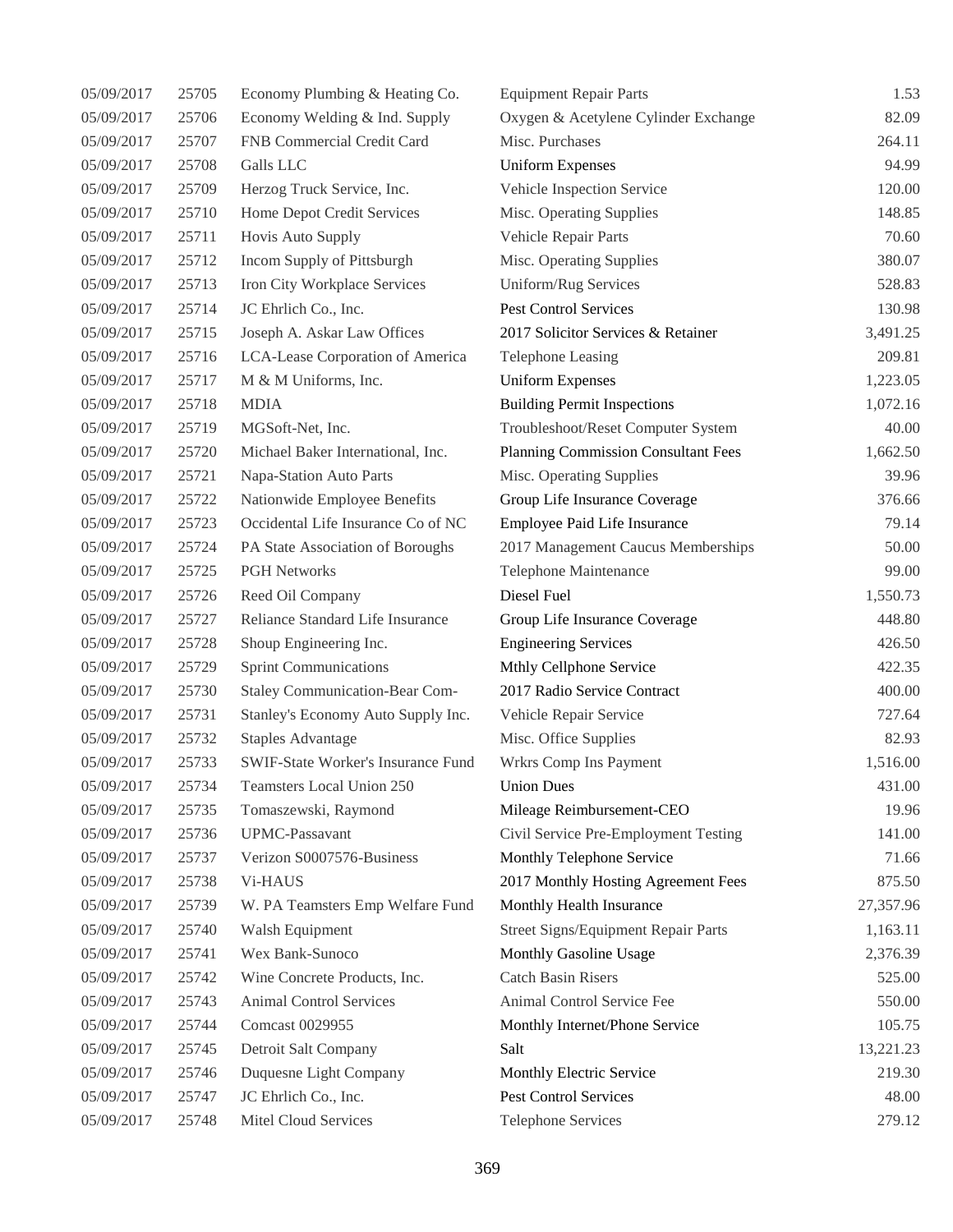| 05/09/2017              | 25749 | PA One Call System, Inc. | <b>PA One Call Services</b>                         | 73.66                |  |  |  |
|-------------------------|-------|--------------------------|-----------------------------------------------------|----------------------|--|--|--|
| 05/09/2017              | 25750 | Russell Standard Corp.   | Cold Patch                                          | 872.00               |  |  |  |
|                         |       |                          |                                                     | 149,555.19           |  |  |  |
| <b>Highway Aid Fund</b> |       |                          |                                                     |                      |  |  |  |
| 05/09/2017              | 129   | Duquesne Light Company   | Mthly Electric Service-Celestial Dr., Satellite Dr. | 1,176.93<br>1.176.93 |  |  |  |

## **ORDINANCE COMMITTEE**: No Report.

## **PARKS and RECREATION COMMITTEE**: No Report.

**PROPERTY and BUILDING COMMITTEE**: Mr. Morrone, Chairperson of the Property and Building Committee, stated that new windows have been installed in the Council Chambers, Borough Manager's office and the Code Enforcement Officer's office.

## **PUBLIC SAFETY COMMITTEE**: No Report.

- **PUBLIC WORKS (PW) COMMITTEE**: Mrs. Mutschler, Chairperson of the Public Works Committee, presented Council with updates regarding the following issue(s) and requested an executive session to review the contract.
	- 1. Public Works Bi-monthly Report After some review and discussion, this report was ordered received and filed.
	- 2. Public Works Department Updates The Public Works Foreman has submitted quotes for the items within the public works department that need fixed according to our insurance carrier. The items quoted are a flammable liquid storage unit, two (2) drum platforms for under the oil drums, six (6) illuminated exit signs and two (2) eye wash stations. The total for the needed items is \$1,306.08, which is derived by using the best prices from the quotes received. **After some review and discussion, the motion of Mrs. Mutschler, seconded by Mr. Morrone to accept the best prices in each category to total an amount of \$1,306.08 was unanimously carried.**
	- 3. Liquid Fuels Roads List Mrs. Mutschler inquired as to how this list gets updated when a road is added/removed or how they qualify for Liquid Fuels funding. The Borough Solicitor presented Council with the history and background of how this has been done. Members of Council discussed categories and qualifications for roads relevant to Liquid Fuels.

**MAYOR'S REPORT**: Mayor Borato presented Council with updates regarding the following issue(s).

- 1. Mayor's Monthly Police Department Report for April 2017 After some review, this report was ordered received and filed.
- 2. Beaver County Emergency Services Unit Mutual Aid and the Anti-Drug Task Force Agreements Mayor Borato and the Borough Solicitor both reviewed the items in the Emergency Services Unit Mutual Aid Agreement that have changed from the agreement that was approved by Council at the September 13, 2016 meeting. The line items that were revised are number 10 (Reimbursement), number 11 (Compensation) and number 13 (Training). Members of Council discussed that this agreement will save the Borough money in the long run, that the Borough would not be responsible for paying any wage differences and how this will affect the scheduling with the police department. The Borough Solicitor recommends approving this agreement and passing the Anti-Drug Task Force Agreement at the next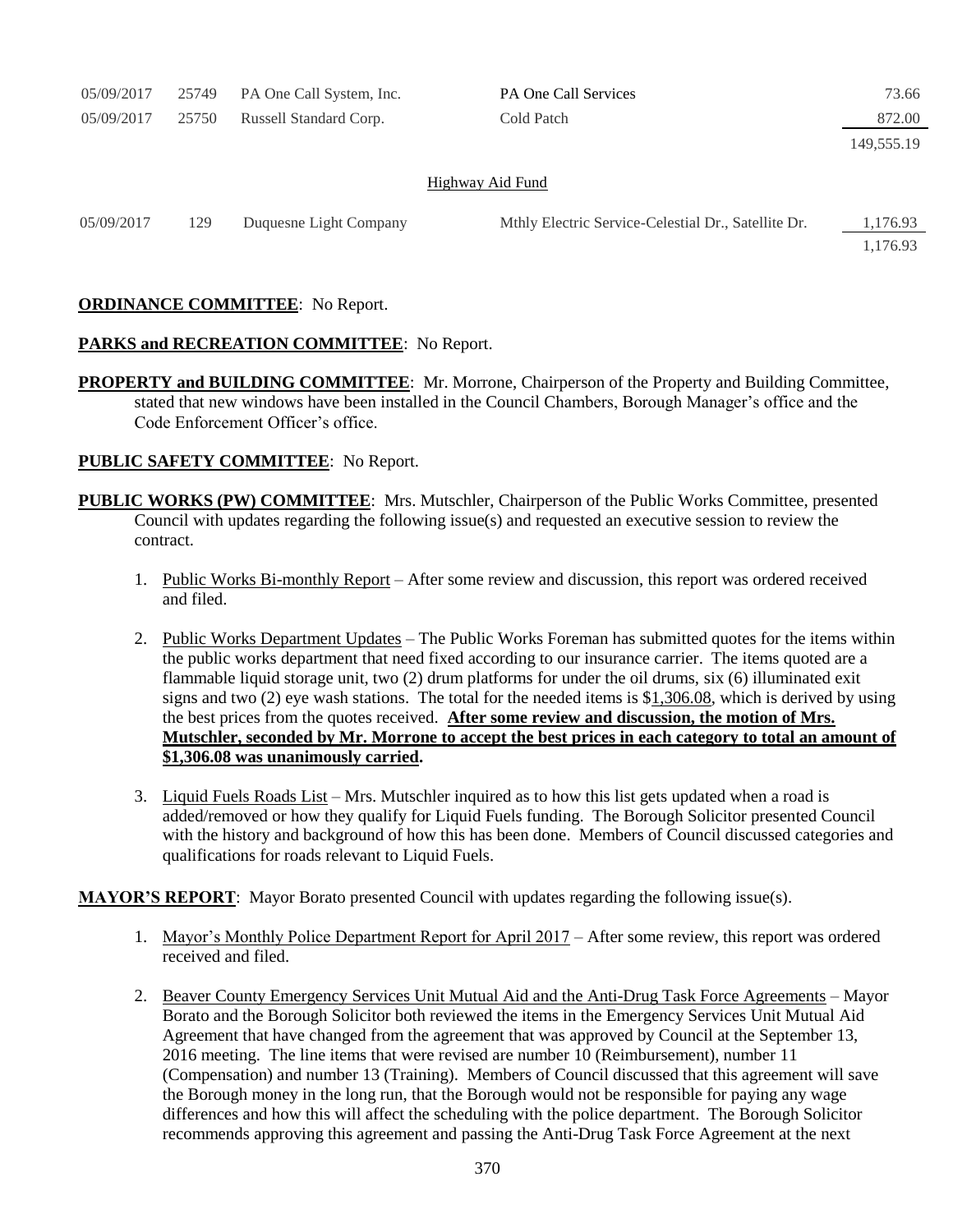meeting which will permit Council to review this agreement prior to approval. **After some review and discussion, the motion of Mrs. Mutschler, seconded by Mr. Morrone to approve the Beaver County Emergency Services Unit Mutual Aid Agreement was unanimously carried.**

**SOLICITOR'S REPORT:** The Borough Solicitor presented Council with updates regarding the following issue(s).

- 1. Skonieczny Lawsuit An update will be given in executive session.
- 2. Ambridge Water Authority Fire Hydrant Agreement (AWA) An update will be given in executive session.

**ENGINEER'S REPORT** – The Borough Engineer presented Council with updates regarding the following issue(s):

- 1. Dunlap Hill Traffic Signal Change Duquesne Light was contacted to connect electrical service to the traffic signals but they have not returned the phone call as of yet. Bronder Technical Services was working on the trenching and affirmed that they are waiting on Duquesne Light for power. Once this is obtained, the traffic lights will operate as a flashing light for seventy-two hours (72 hrs.) before being fully activated.
- 2. 2017 Roadway Improvement Project A Memorandum dated May 8, 2017, was distributed to Council regarding the proposed roadway improvements for this year which includes approximately \$550,000.00 for contracted paving and approximately \$50,000.00 for in-house paving. The Borough Engineer stated that he has recently learned that PennEnergy is looking to place a well off Amsler Ridge Road adjacent to the mobile home park. The Borough Engineer recommended that he and the Borough Manager meet with PennEnergy to discuss this due to the fact that we would not want to pave a road that is going to be used as an access for this type of work. The Borough Engineer did review the proposed list of roads for in-house paving and seal coating. The Borough Engineer stated that he would like to re-address this matter with Council after receiving necessary updates. Members of Council discussed the water run-off issue on Lyndon Lane and the Borough Engineer stated that a sketch plan will be distributed to the committee for review.

Mr. Burns asked the Borough Engineer to review Cooney Hollow Road for a possible crown to be added so that the water channels to the brim.

## **OLD BUSINESS**:

- 1. Non-organized Employee Resolution No. 457 This matter will be discussed in executive session as a personnel matter with a vote.
- 2. Bonding for Borough/Employee Dishonesty Rider The Borough Manager stated that he has received three (3) quotes, one from CNA Surety who will go up to one million dollars, one from PIRMA who will go up to two million and one from Hartford who will limit the Borough Secretary to \$100,000.00. Members of Council discussed the fees being astronomical, the Borough Tax Collector being bonded by the school district, who should be bonded, that the bonds would be per person per year and how the process would work if there was monies missing over a multiple year period. The Borough Manager stated he would look into who the school district uses.
- 3. Public Works Department Position The Committee is not prepared to make a recommendation at this time due to ongoing interviews.
- 4. Assistant Code Enforcement Services The Committee is not prepared to make a recommendation at this time.
- 5. Reducing the Number of Bank Accounts No update at this time.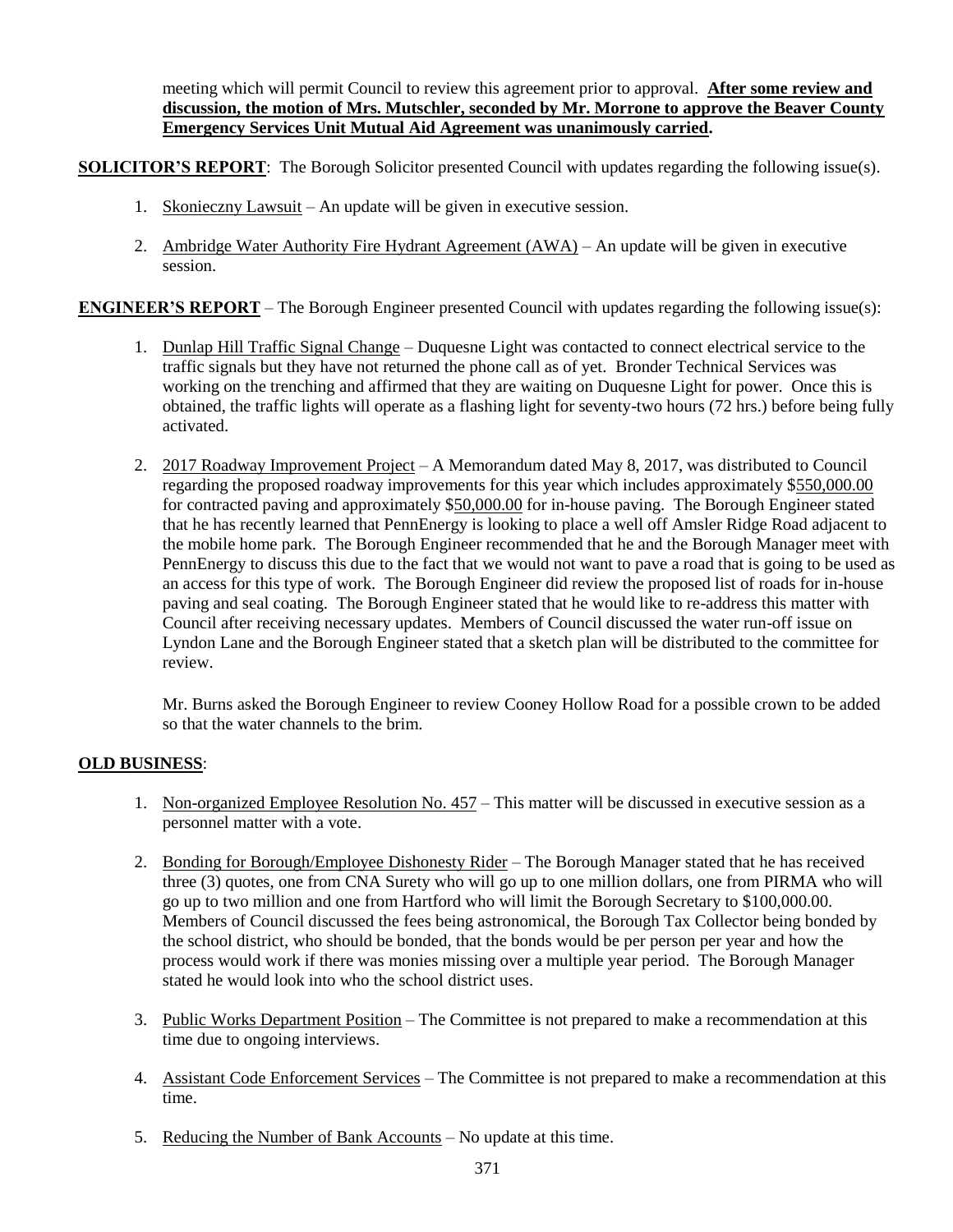- 6. Petty Cash Policy This was forwarded to the Finance Committee for review, no update at this time.
- 7. Fee Resolution This matter is still on hold due to input from the Planning Commission has not yet been received, no update at this time.

# **NEW BUSINESS**:

- 1. Sewage Enforcement Officer (SEO) Re-appointment The Borough Manager presented Council with the background of SEO services. Mr. Michael Groves was re-appointed at the 2016 Reorganization meeting while employed with another company who no longer handles sewage enforcement services. Mr. Groves is now employed with AG-Squared Services, LLC, who are now requesting a S.E.O. Master Service Agreement with the Borough. The Borough Solicitor has questions regarding some of the vague language in the agreement that needs to be discussed prior to approving the agreement.
- 2. Liquor License Transfer Giant Eagle, located at Northern Lights Shopping Center, is requesting a Liquor License transfer to enable them to open a restaurant that will sell beer and wine. Chapter 46, article II of our Borough Code outlines the process for a liquor license transfer, most of which the Borough Solicitor has reviewed. The Borough Manager is recommending a public hearing which is part of this process. The Borough Solicitor is recommending a motion to authorize a public hearing to begin at 6 p.m. the evening of a regular scheduled meeting. **After some review and discussion, the motion of Mr. Googins, seconded by Mr. Morrone to authorize advertising a public hearing at 6 p.m. on June 13, 2017 for the purpose of an Intermunicipal Transfer of a Restaurant Liquor License No. R-17043 into Economy Borough from Potter Township was unanimously carried.**
- 3. 2016 2017 Pennsylvania Intergovernmental Risk Management Association (PIRMA) Agreement Renewal – The Borough Manager noted that the PIRMA Agreement is coming up for renewal which is necessary due to current litigation.
- 4. 2016 2017 Municipal Risk Management Worker's Compensation Pooled Trust (MRM) Agreement Renewal – The Borough Manager noted that the MRM Worker's Compensation Pooled Trust Agreement is up for renewal which is in the best financial interest for the Borough.
- 5. 2017 Spring/Summer Beaver County Regional COG (BCRCOG) Commodities The Borough Manager presented Council with a list of low bidders for the 2017 Spring/Summer BCRCOG Commodities. The Borough Manager stated that he would discuss the items that were not bid on with the Public Works Supervisor and depending on the volume needed of these items the Borough may need to bid out itself. The Borough Manager recommends accepting the low bids and authorizing the execution of the agreements. **After some review and discussion, the motion of Mr. Googins, seconded by Mr. Burns to accept the 2017 Spring/Summer BCRCOG Commodities Contracts was unanimously carried.**
- 6. Traffic Calming Study (Harmony Road) The residents of Harmony Road contacted the Borough in the year 2016 regarding high amount of speeding traffic on their road. The Borough Manager reviewed the process of Traffic Calming, the steps currently completed and the next steps in the process which will involve the Traffic Calming Committee. Members of Council discussed the possibility of this interfering with emergency vehicles and discussion of the price of a traffic study, which the Borough Manager will have more information on for the next meeting.

## **OTHER BUSINESS**:

1. Zoning Hearing Board Resignation/Appointment – Mr. Gerald States has submitted a resignation letter for his position on the Zoning Hearing Board effective May 01, 2017. The Borough Manager recommends appointing Ms. Carole Schomaker from an Alternate to a full member of the Zoning Hearing Board. The Borough Manager stated that there is a variance request for June 2017. **After some review and**